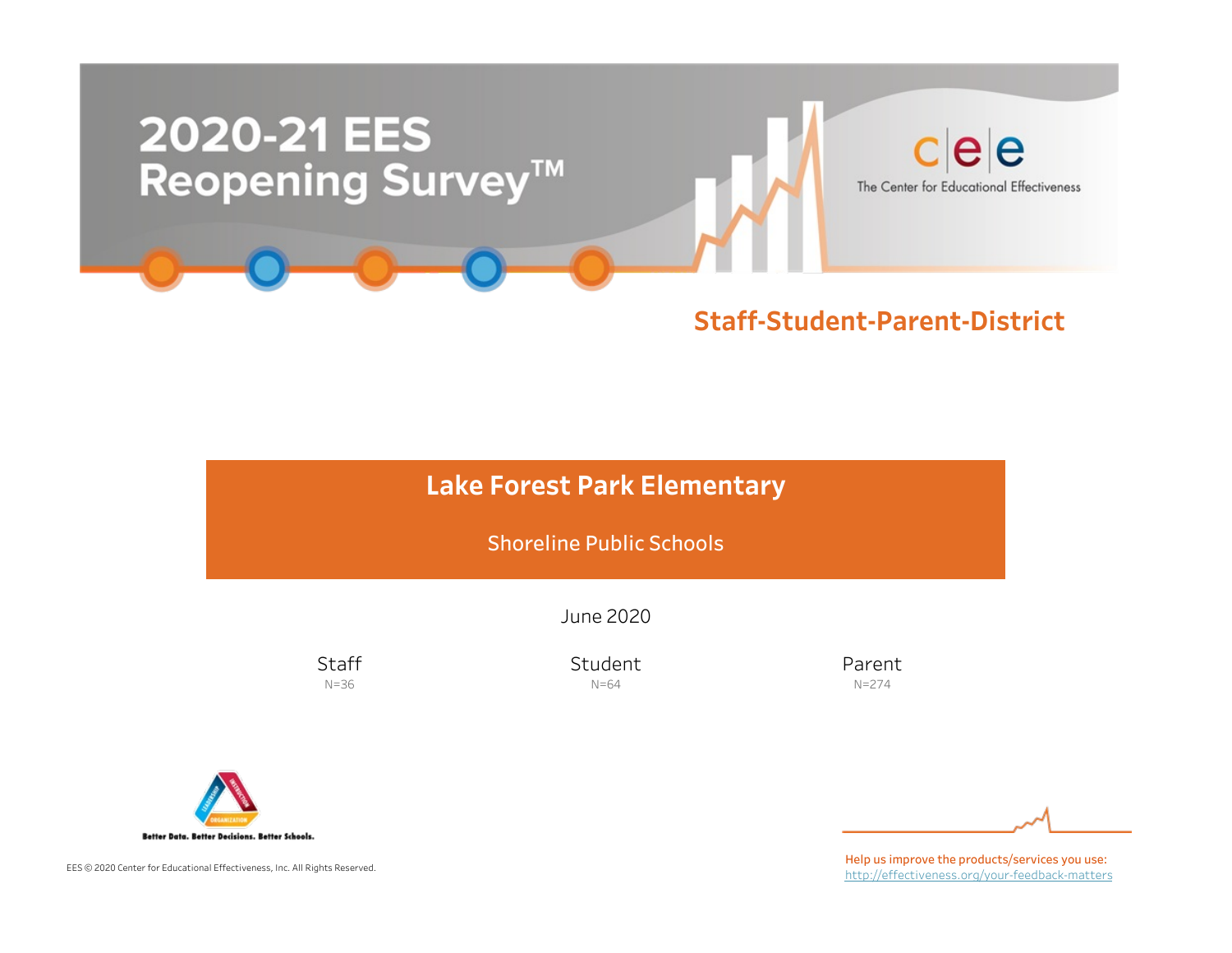# What is the most pressing need for you and your child this Fall?

|                                      |         | Ranked 1st | Ranked 2nd Ranked 3rd |     | Ranked 4th | Ranked 5th |
|--------------------------------------|---------|------------|-----------------------|-----|------------|------------|
| In-person, teacher-lead instruction  | Student | 28%        | 17%                   | 19% | 11%        | 5%         |
|                                      | Parent  | 55%        | 26%                   | 4%  | 3%         | $1\%$      |
| Being with adults that care about me | Student | 9%         | 14%                   | 17% | 16%        | 22%        |
| Emotional support / counseling       | Parent  | 3%         | 6%                    | 24% | 16%        | 39%        |
| Being with my friends                | Student | 34%        | 28%                   | 9%  | 3%         | 6%         |
| Socialization with other students    | Parent  | 31%        | 46%                   | 7%  | 3%         | 3%         |
| Elective classes (art, music, etc.)  | Student | 3%         | 14%                   | 20% | 30%        | 14%        |
|                                      | Parent  | 0%         | 6%                    | 25% | 39%        | 19%        |
| Athletics and activities             | Student | 6%         | 8%                    | 16% | 20%        | 30%        |
|                                      | Parent  | 1%         | 4%                    | 28% | 28%        | 27%        |

Percent of Respondents

0% 100% 100% 100% 100%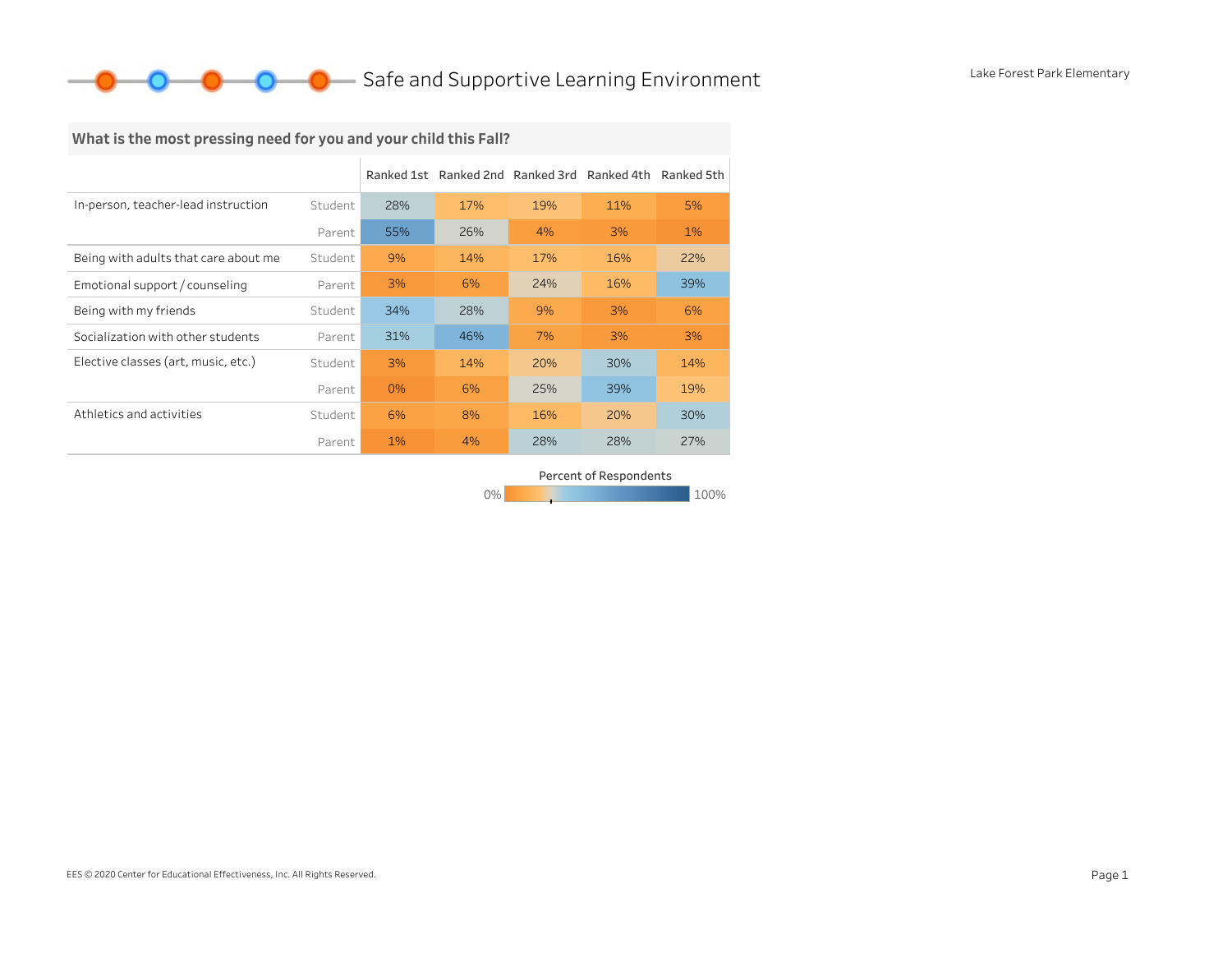

**O** Safe and Supportive Learning Environment Lake Forest Park Elementary

#### What is most needed for staff and students to return to in-person school?

Total Needed/Not Needed

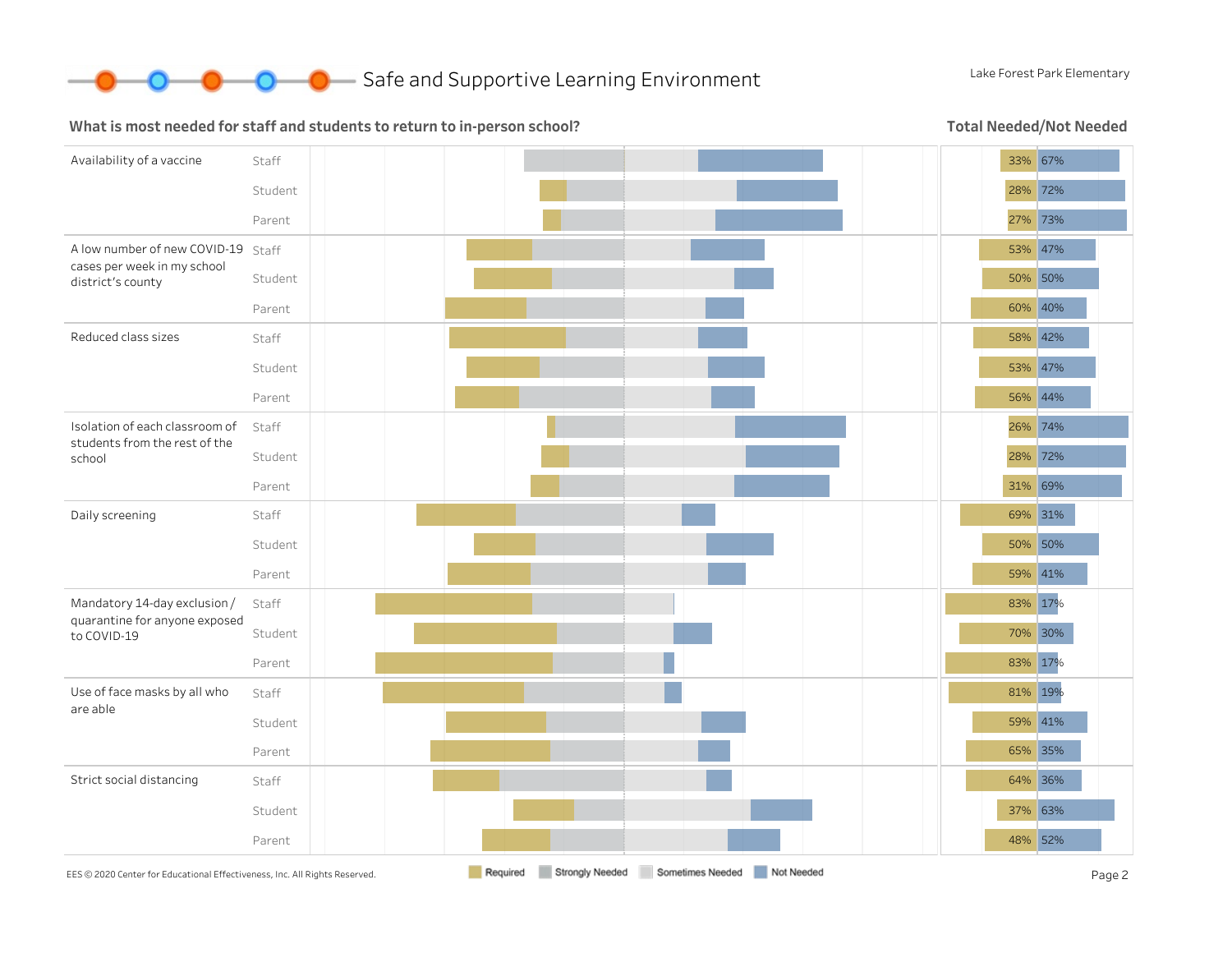

#### What is the greatest concern about returning to school?

Total Concerned/Not Concerned

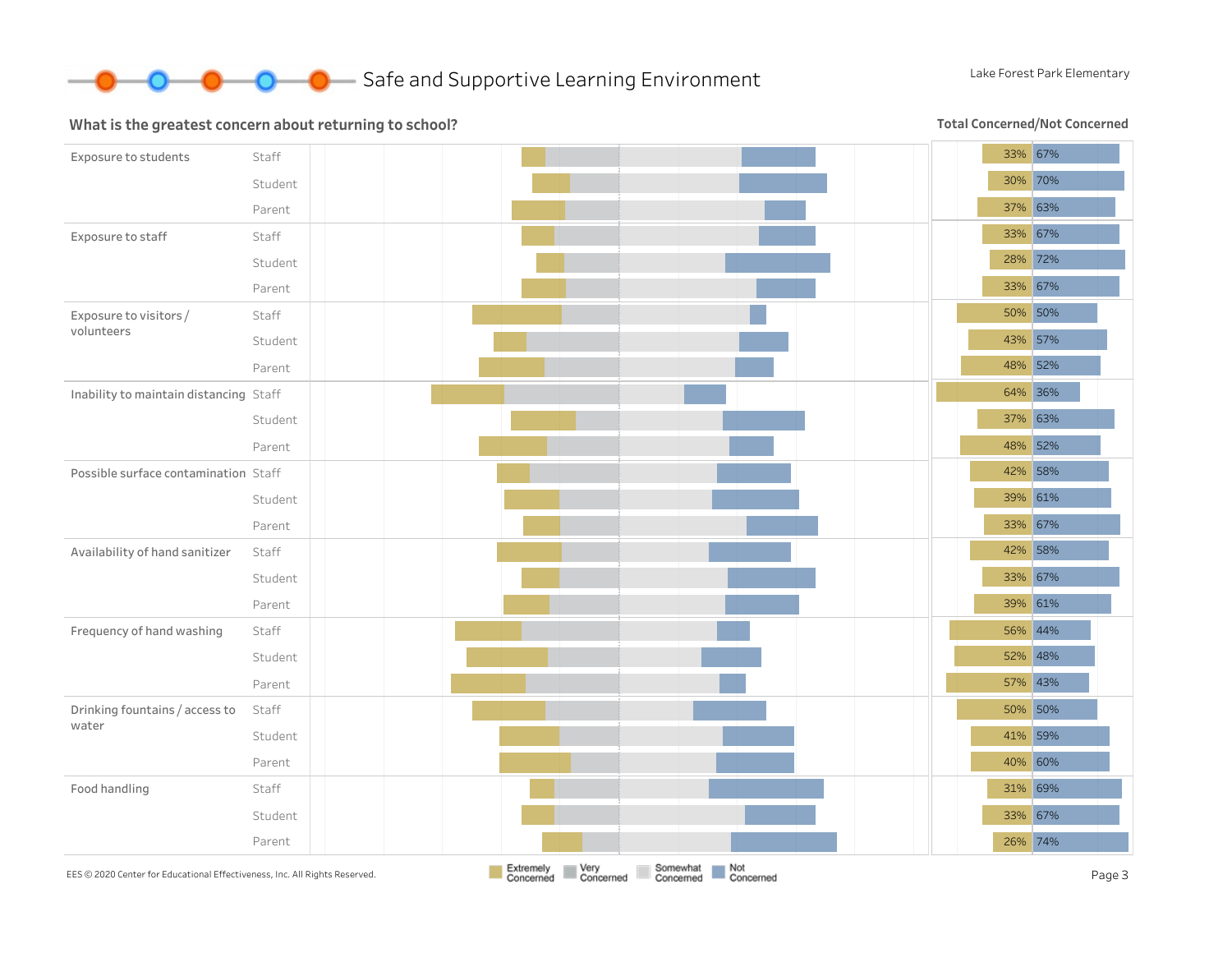## **O** Teaching and Learning: Time Management Lake Forest Park Elementary

#### What helped with time management during distance learning? Blue represents highest responses.

|                                                                        | <b>Staff</b> | Student        | Parent |
|------------------------------------------------------------------------|--------------|----------------|--------|
| Call or text due date reminder                                         | 3            | $\mathbf{1}$   | 11     |
| Call or text general check in                                          | $\mathbf 1$  | $\overline{4}$ | 14     |
| Daily learning plan provided by teacher                                | $\mathbf 1$  | 15             | 63     |
| Email due date reminder                                                | 7            | 8              | 17     |
| Email general check in                                                 | 13           | 5              | 48     |
| Email virtual meeting reminder                                         | 12           | 15             | 66     |
| Having a single contact person from school                             | 3            | 8              | 30     |
| Learning Management Systems (i.e. Google<br>Classroom, Canvas, SeeSaw) | 17           | 33             | 140    |
| My own digital calendar                                                | 14           | 12             | 87     |
| My own paper calendar                                                  | 15           | 9              | 44     |
| Other                                                                  | 1            | 10             | 18     |
| Regular email from teacher                                             | 6            | 24             | 145    |
| Weekly learning plan provided by teacher                               | 9            | 42             | 167    |

## I provided routines for my Staff 48% 20% 28% Were daily/weekly routines provided and received?



EES©2020CenterforEducationalEffectiveness,Inc.AllRightsReserved. Page4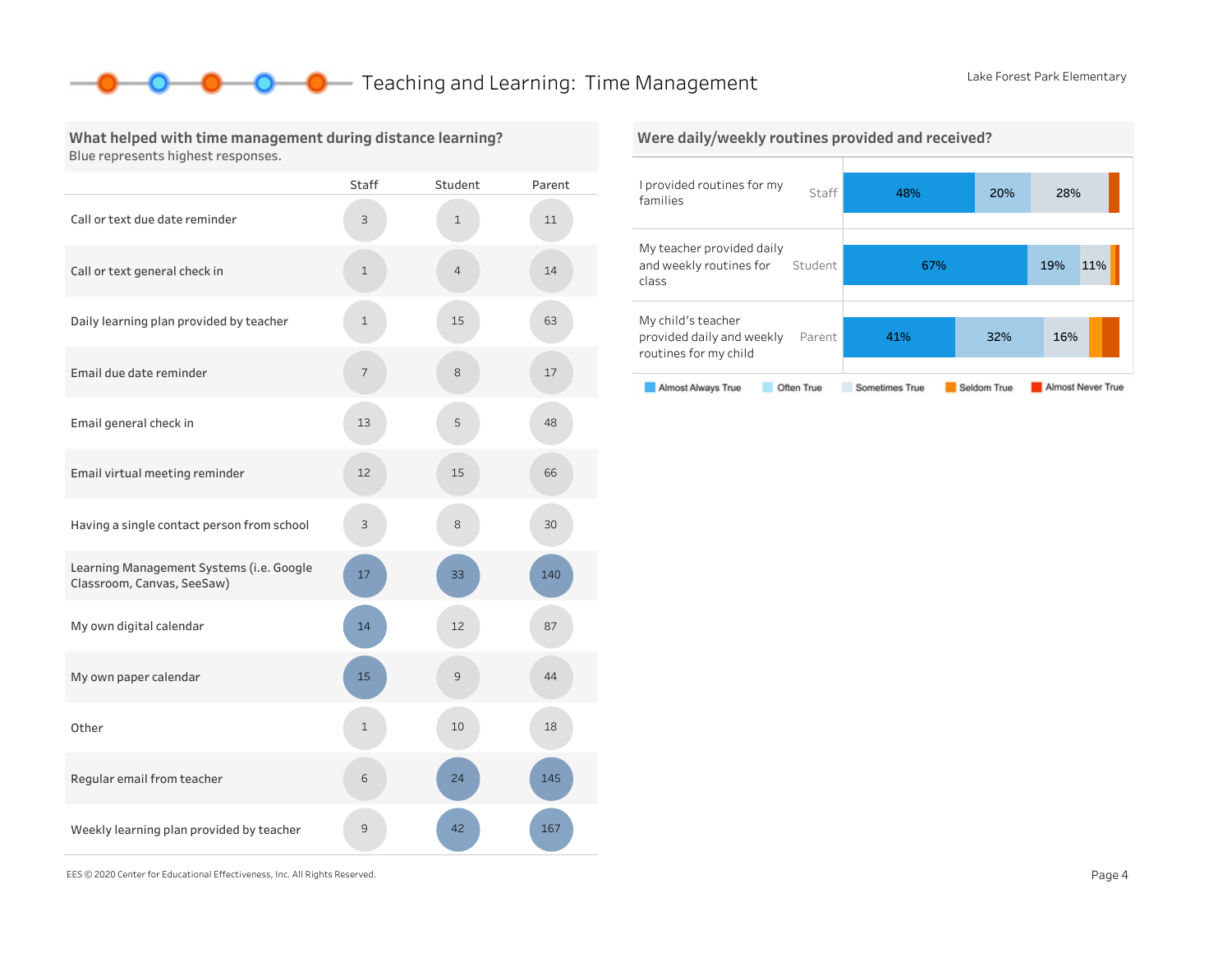## **O** Teaching and Learning: Learning Tools Lake Forest Park Elementary



What Learning Tools worked well? Blue represents highest responses.

|                                                                        | Staff         | Student         | Parent | <b>Staff</b>   |
|------------------------------------------------------------------------|---------------|-----------------|--------|----------------|
| Daily learning plan provided by teacher                                | $\mathbf{1}$  | 12              | 54     | $\overline{2}$ |
| Email                                                                  | <sup>16</sup> | $7\overline{ }$ | 34     | $\mathbf{1}$   |
| <b>Learning Games</b>                                                  | 5             | 18              | 67     | $\overline{c}$ |
| Learning Management Systems (i.e. Google<br>Classroom, Canvas, SeeSaw) | $21$          | 22              | (116)  | 3              |
| Learning Software (i.e. Bridges, Wonders)                              | 6             | 5               | 32     | $7^{\circ}$    |
| Links to various learning tools and activities                         | 10            | 8               | 37     | 5              |
| Online Lessons (i.e. Kahn Academy)                                     | $\mathcal{G}$ | 16              | 68     | 3              |
| Other videos posted by the teacher                                     | 3             | 12              | 39     | 3              |
| Phone call                                                             | 8             | $\overline{4}$  | 12     | 5              |
| Sharing software (i.e. Flipgrid)                                       | $\mathsf{3}$  |                 | 6      | 3              |
| Short quizzes                                                          | $\mathbf{3}$  | 6               | 18     | $\mathbf{1}$   |
| Slideshows                                                             | $\,8\,$       | 10              | 20     | $\mathbf 1$    |
| Video Conferencing (i.e. Zoom)                                         | $19\,$        | 21              | 117    | $\mathbf{1}$   |
| Videos created by the teacher                                          | 10            | 15              | 108    | 3              |
| Weekly learning plan provided by teacher                               | 11            | 29              | 123    | $\mathbf{1}$   |

Staff 50% Were there Learning Tools that did not work well?



What Learning Tools did not work well? Gold represents highest responses.

| Staff          | Student        | Parent |
|----------------|----------------|--------|
| $\overline{c}$ | $\overline{c}$ | 22     |
| $\mathbf 1$    | 6              | 27     |
| $\overline{c}$ | 3              | 18     |
| 3              | 5              | 51     |
| $\overline{7}$ | 6              | 25     |
| 5              | 6              | 60     |
| 3              | 10             | 29     |
| 3              | 6              | 31     |
| 5              | 5              | 15     |
| 3              | 5              | 21     |
| $\mathbf 1$    | 3              | 19     |
| $\mathbf 1$    | 8              | 32     |
| $\mathbf{1}$   | 11             | 55     |
| 3              | 10             | 33     |
| $\mathbf{1}$   | 3              | 18     |

EES©2020CenterforEducationalEffectiveness,Inc.AllRightsReserved. Page5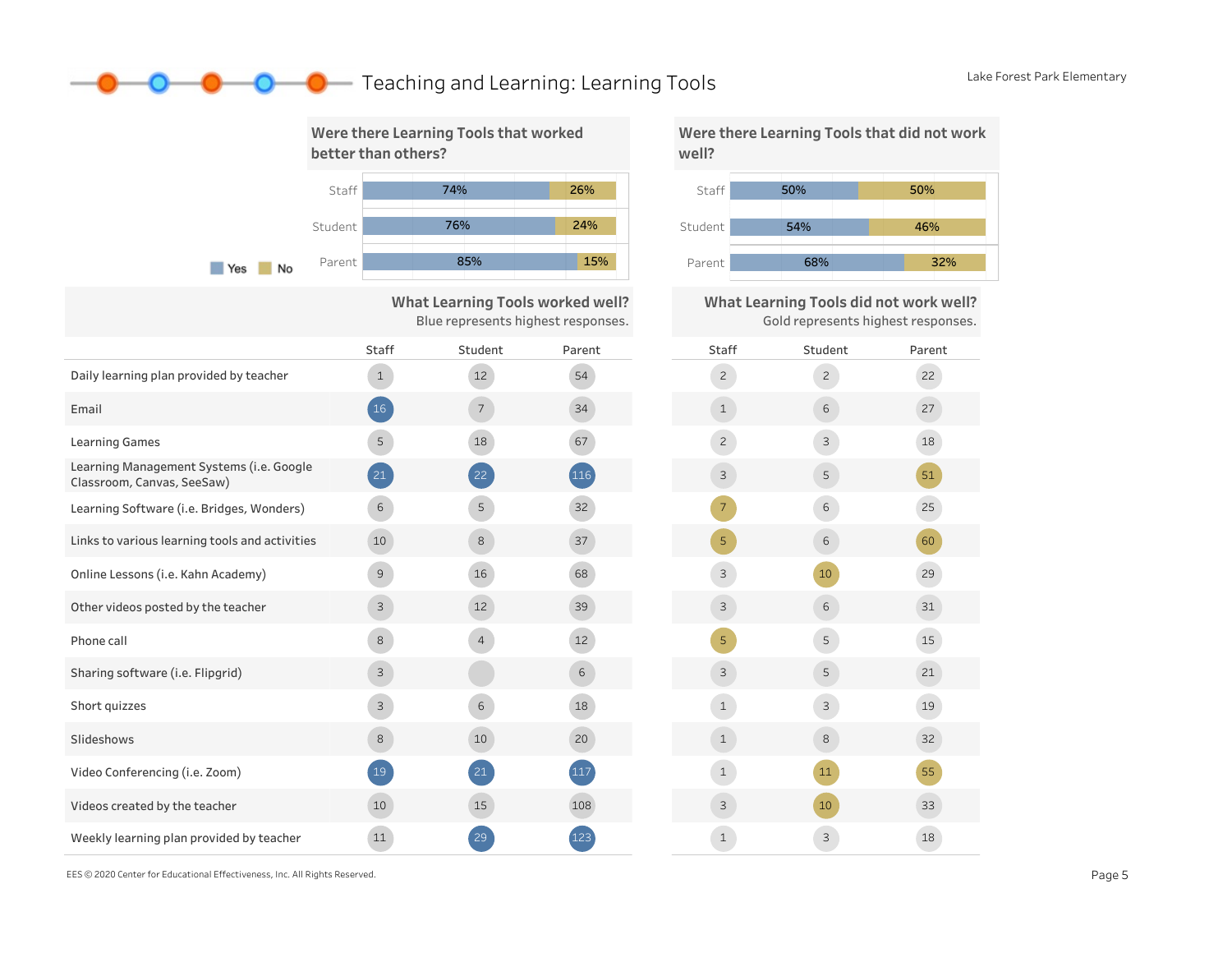# **O** Lake Forest Park Elementary

### Did our parents receive the information they needed to support student learning?



### How effective was our instruction around learning targets?

| I understood the learning<br>goals for my child's<br>lessons | Parent | 17% | 27% | 30% | 9%<br>16% |
|--------------------------------------------------------------|--------|-----|-----|-----|-----------|
|                                                              |        |     |     |     |           |
| I focused on the essential                                   |        |     |     |     |           |
| standards and learning<br>targets from each unit of          | Staff  | 39% |     | 48% | 13%       |
| instruction                                                  |        |     |     |     |           |

Did our parents access teaching videos to support their child's learning



### How was the distance learning model perceived by parents?



What were students' perceptions about the amount of school work

| assigned?                                               |         |     |     |     |     |    |
|---------------------------------------------------------|---------|-----|-----|-----|-----|----|
|                                                         |         |     |     |     |     |    |
| I had an appropriate<br>amount of school work           | Student |     | 39% | 33% | 17% |    |
|                                                         |         |     |     |     |     |    |
|                                                         |         |     |     |     |     |    |
| My child had an<br>appropriate amount of<br>school work | Parent  | 19% | 33% | 26% | 13% | 9% |
|                                                         |         |     |     |     |     |    |

Almost Always True Sometimes True Almost Never True Often True Seldom True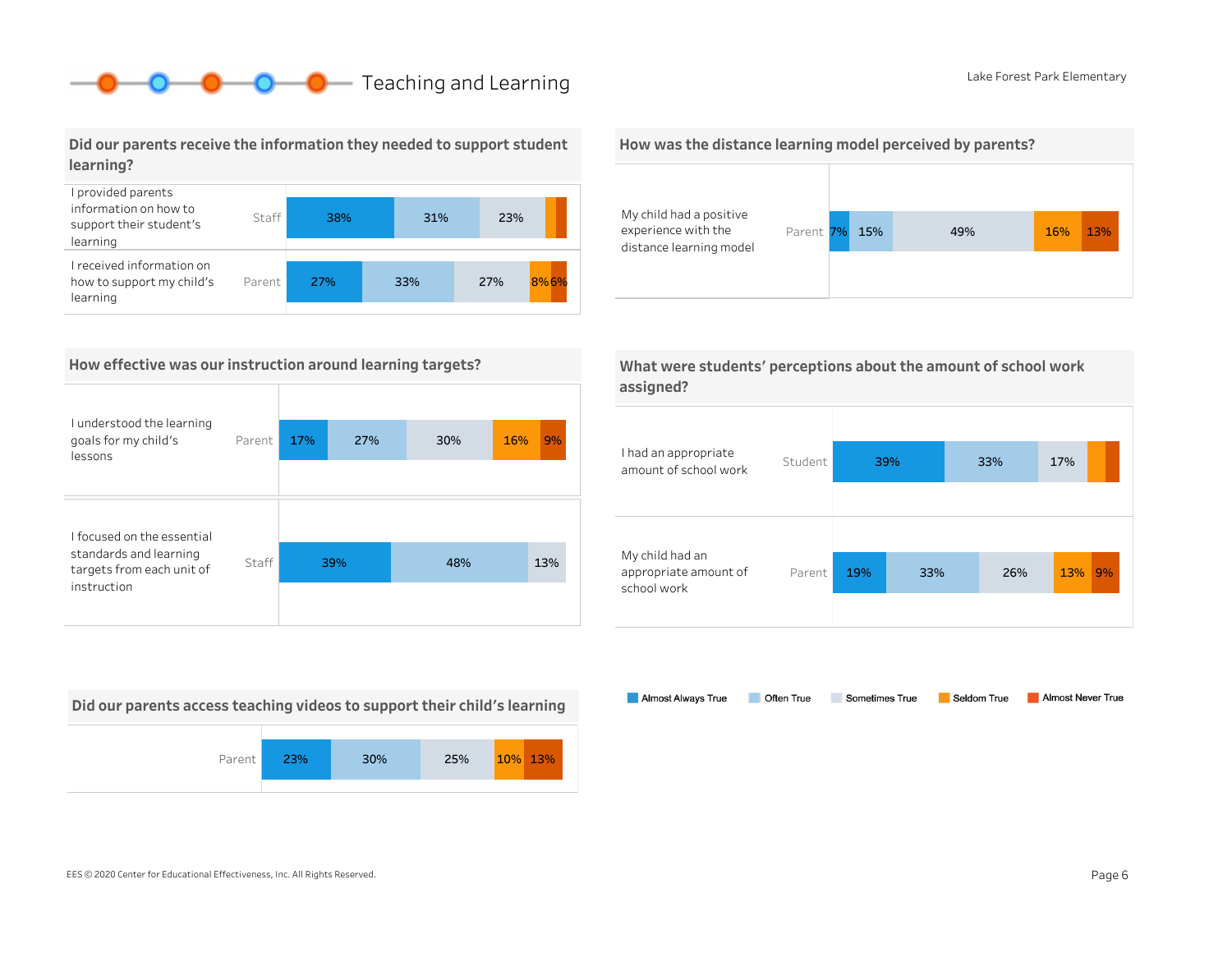# **Scheduling and Staffing Lake Forest Park Elementary**

If not all students are able to attend school during the initial reopening, what criteria should be used to select students for in-person learning?

|                                      |         | Ranked<br>1st | Ranked<br>2nd | Ranked<br>3rd | Ranked<br>4th |
|--------------------------------------|---------|---------------|---------------|---------------|---------------|
| Age                                  | Staff   | 22%           | 39%           | 22%           | 11%           |
|                                      | Student | 13%           | 14%           | 27%           | 22%           |
|                                      | Parent  | 33%           | 19%           | 18%           | 18%           |
| <b>Instructional Content</b>         | Staff   | 6%            | 22%           | 53%           | 14%           |
|                                      | Student | 11%           | 36%           | 22%           | 13%           |
|                                      | Parent  | 6%            | 29%           | 39%           | 14%           |
| <b>Student Need</b>                  | Staff   | 61%           | 25%           | 8%            | 6%            |
|                                      | Student | 42%           | 19%           | 13%           | 5%            |
|                                      | Parent  | 40%           | 25%           | 17%           | 5%            |
| Choice / Volunteers                  | Staff   | 8%            | 11%           | 14%           | 67%           |
|                                      | Student | 14%           | 8%            | 17%           | 41%           |
|                                      | Parent  | 10%           | 15%           | 14%           | 50%           |
| Percent of Respondents<br>0%<br>100% |         |               |               |               |               |

### Return to school in the fall?



Whose ability to return to work is dependent on their child attending school full-time?



Who has issues with childcare if an alternative schedule is implemented at the beginning of the year (such as AM only, alternate days)?

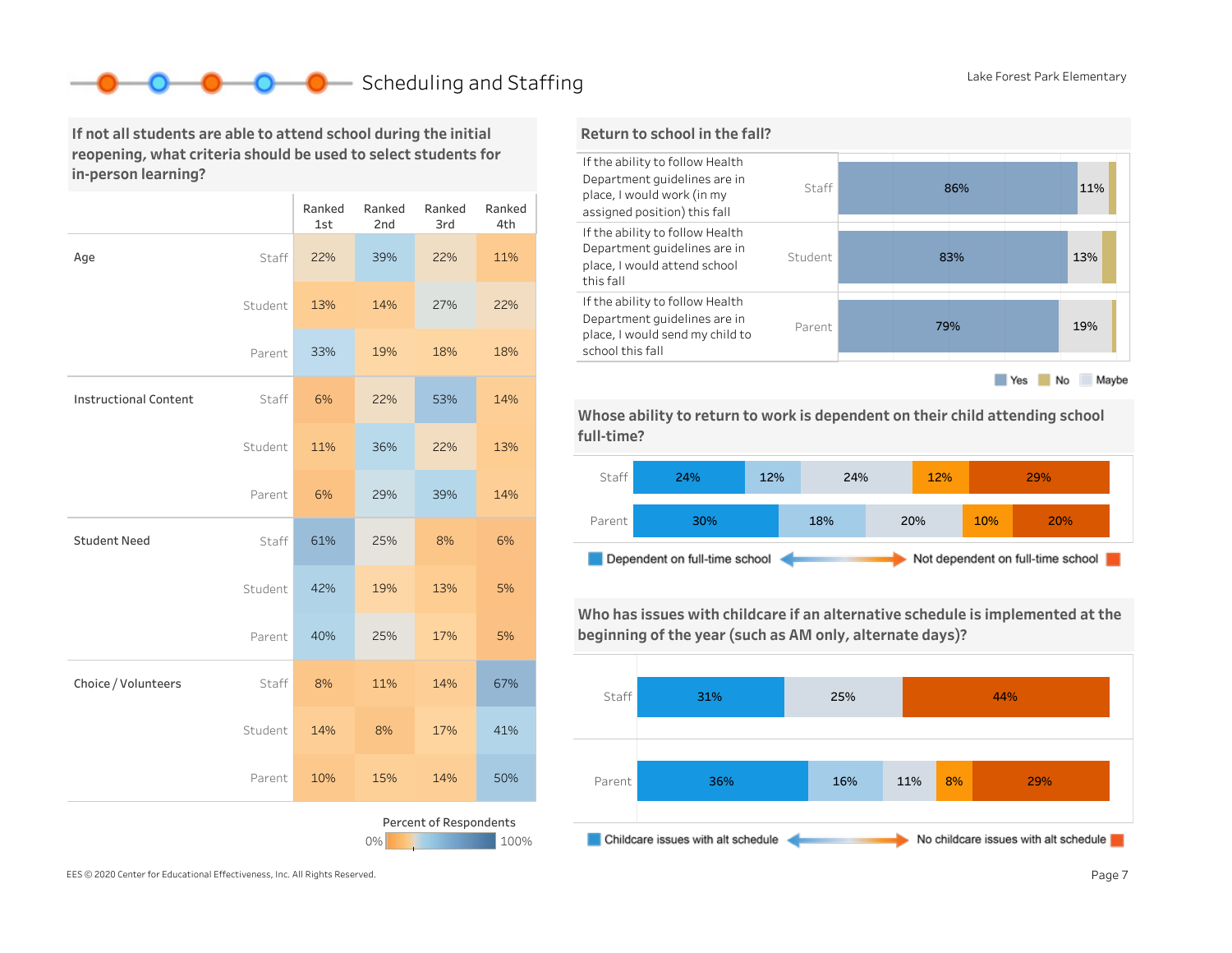**O** D Transportation and Food Service Lake Forest Park Elementary



#### What was the school meal experience like for students and parents?

#### What percentage of students can get to school without busing?

| (For High School Students<br>only) If busing isn't<br>available at the beginning Student<br>of the next year, I can get |            |                | 100%        |         |                          |  |
|-------------------------------------------------------------------------------------------------------------------------|------------|----------------|-------------|---------|--------------------------|--|
| myself to school                                                                                                        |            |                |             |         |                          |  |
| If busing isn't available at                                                                                            |            |                |             |         |                          |  |
| the beginning of the next<br>school year, I can get my                                                                  | Parent     | 69%            |             | 11% 11% |                          |  |
| child to school                                                                                                         |            |                |             |         |                          |  |
| <b>Almost Always True</b>                                                                                               | Often True | Sometimes True | Seldom True |         | <b>Almost Never True</b> |  |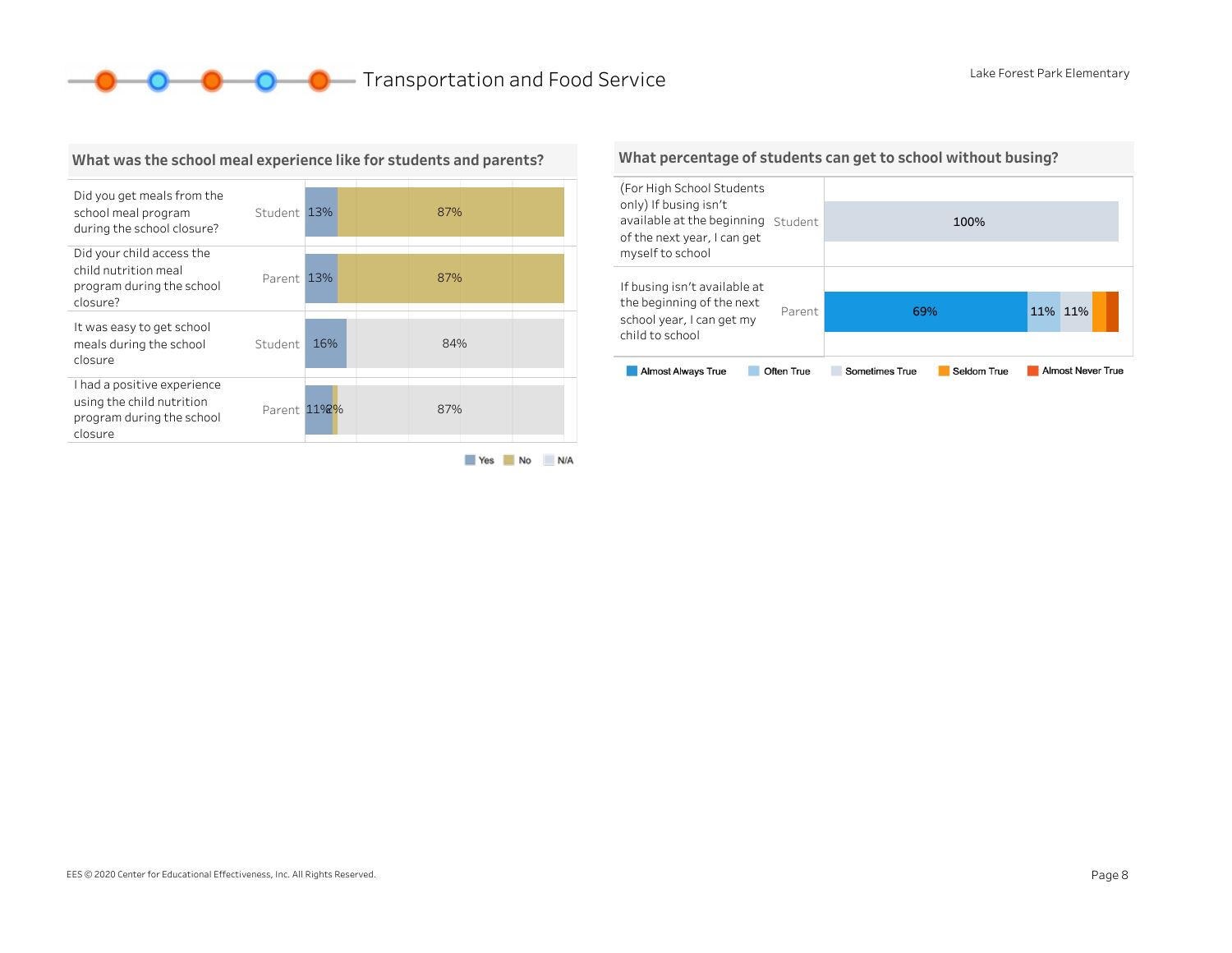## ■ Shoreline Public School Questions Lake Forest Park Elementary

Do you anticipate your child will need food service support (free/reduced cost meals, weekend food packs)?



Was it easy for you to find your child's assignments?



Are you receiving communication from the school in a language that you understand?



How do you prefer to receive communication from your school or district for general information?



How do you prefer to receive communication from your school or district for class assignments?

|        | Phone Call | Email | Text Mess US Mail Social Me |  | Other |
|--------|------------|-------|-----------------------------|--|-------|
| Parent |            |       |                             |  |       |

If we have home learning in some form in the fall, what would help students be successful? Blue represents highest responses.





If your child received intervention services, how well did those interventions work to support your child's learning?



How well prepared do you feel students are academically for next school year?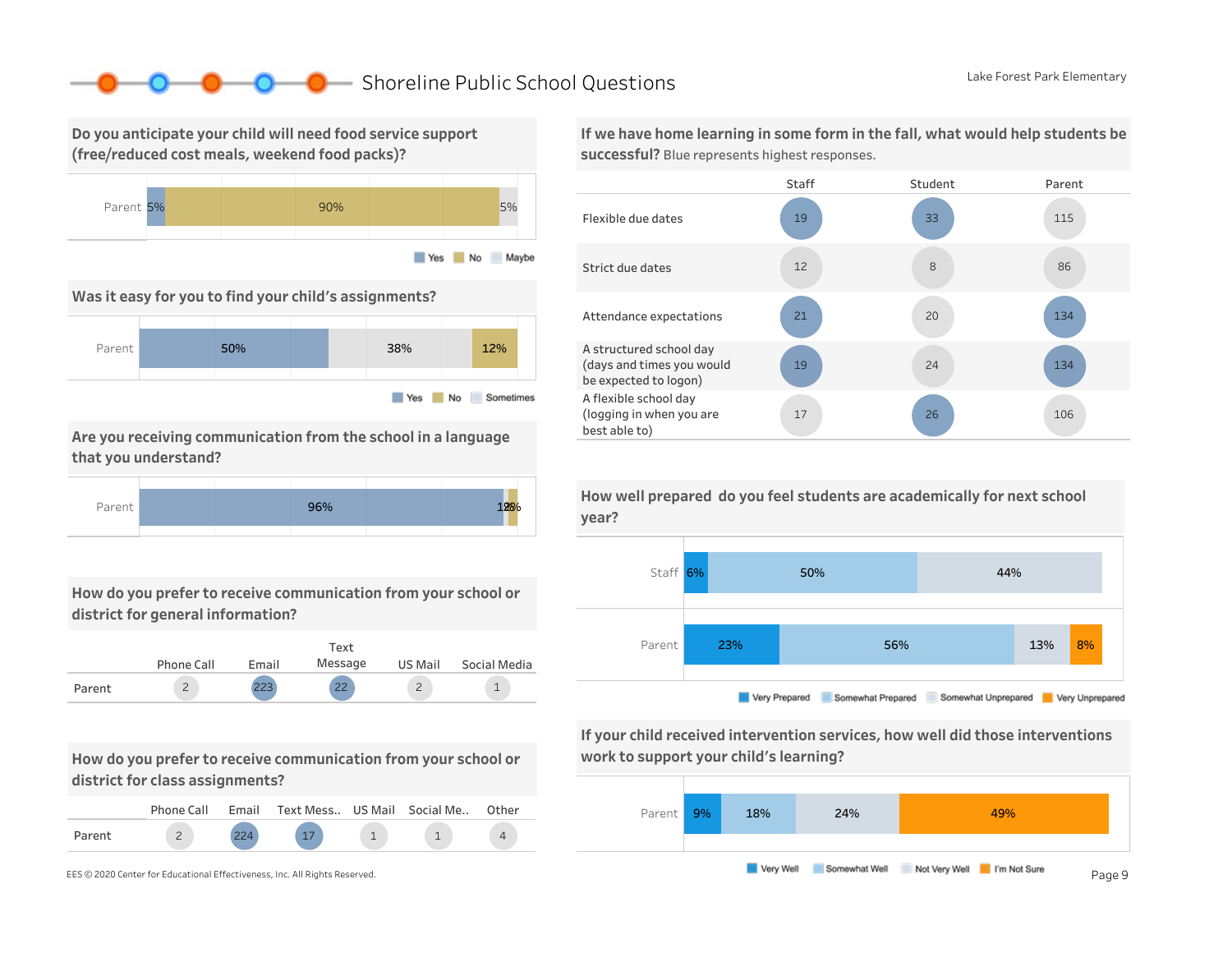## **O** Access and Engagement: Virtual Meetings Lake Forest Park Elementary



#### What happened if a student missed a virtual meeting?



Frequency of Virtual Class/Group by Responses Blue represents highest responses.



How did virtual meetings address social emotional learning?

| Almost Always True<br>Often True                         |         | Sometimes True |     | Seldom True |     | Almost Never True |
|----------------------------------------------------------|---------|----------------|-----|-------------|-----|-------------------|
| Virtual contacts help me<br>feel connected to my stud    | Staff   | 39%            |     | 18%         | 39% |                   |
| Virtual contacts help me<br>feel connected to my teac    | Student |                |     | 81%         |     | 13%               |
| Virtual contacts helped my<br>child feel connected to th | Parent  |                |     | 80%         |     | 15%               |
| Virtual contacts help me<br>feel connected to my stud    | Parent  |                | 60% |             | 14% | 26%               |
|                                                          |         |                |     |             | Yes | No<br>N/A         |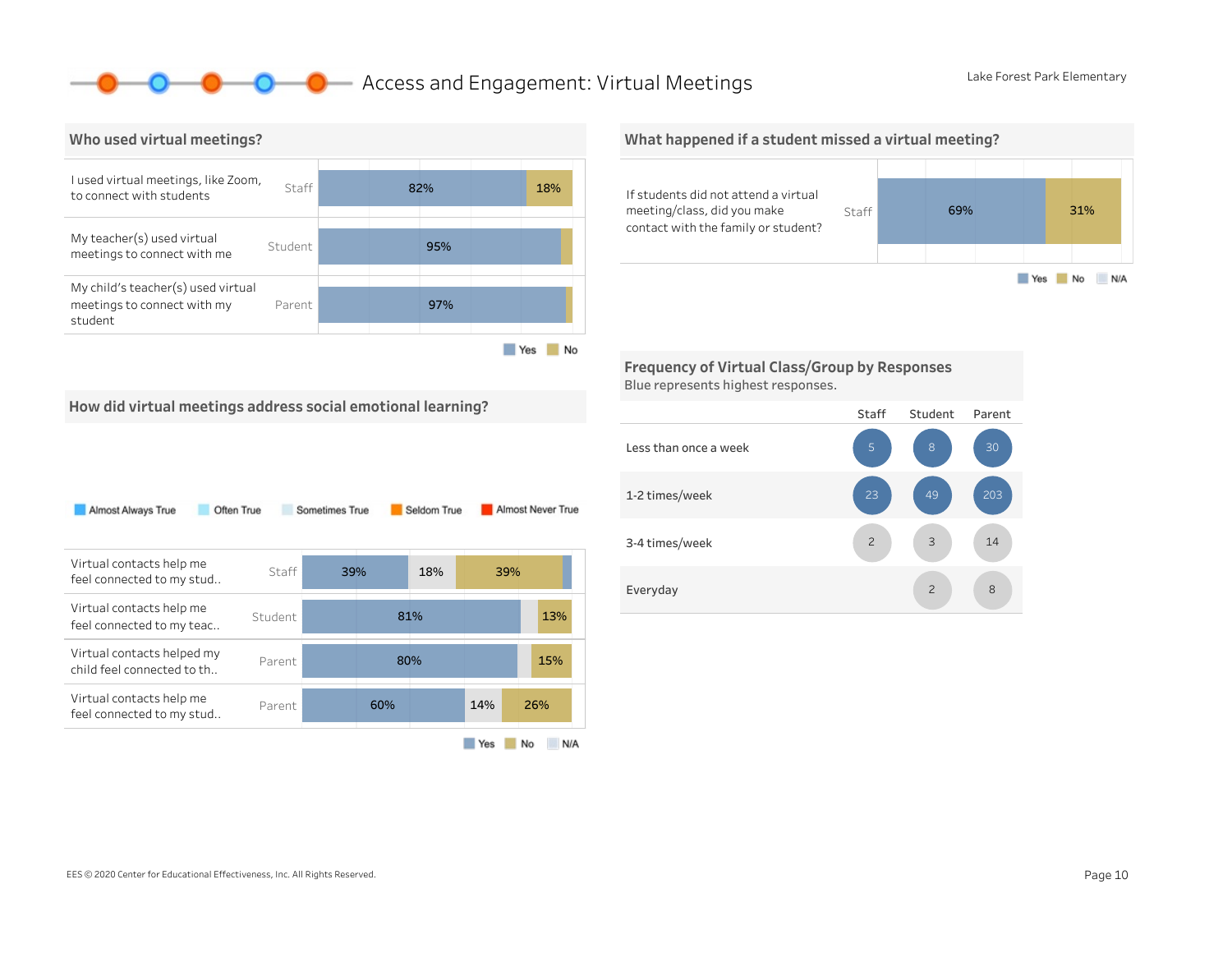# **O O** Access and Engagement Lake Forest Park Elementary





## Who accessed the district's COVID-19 online resources?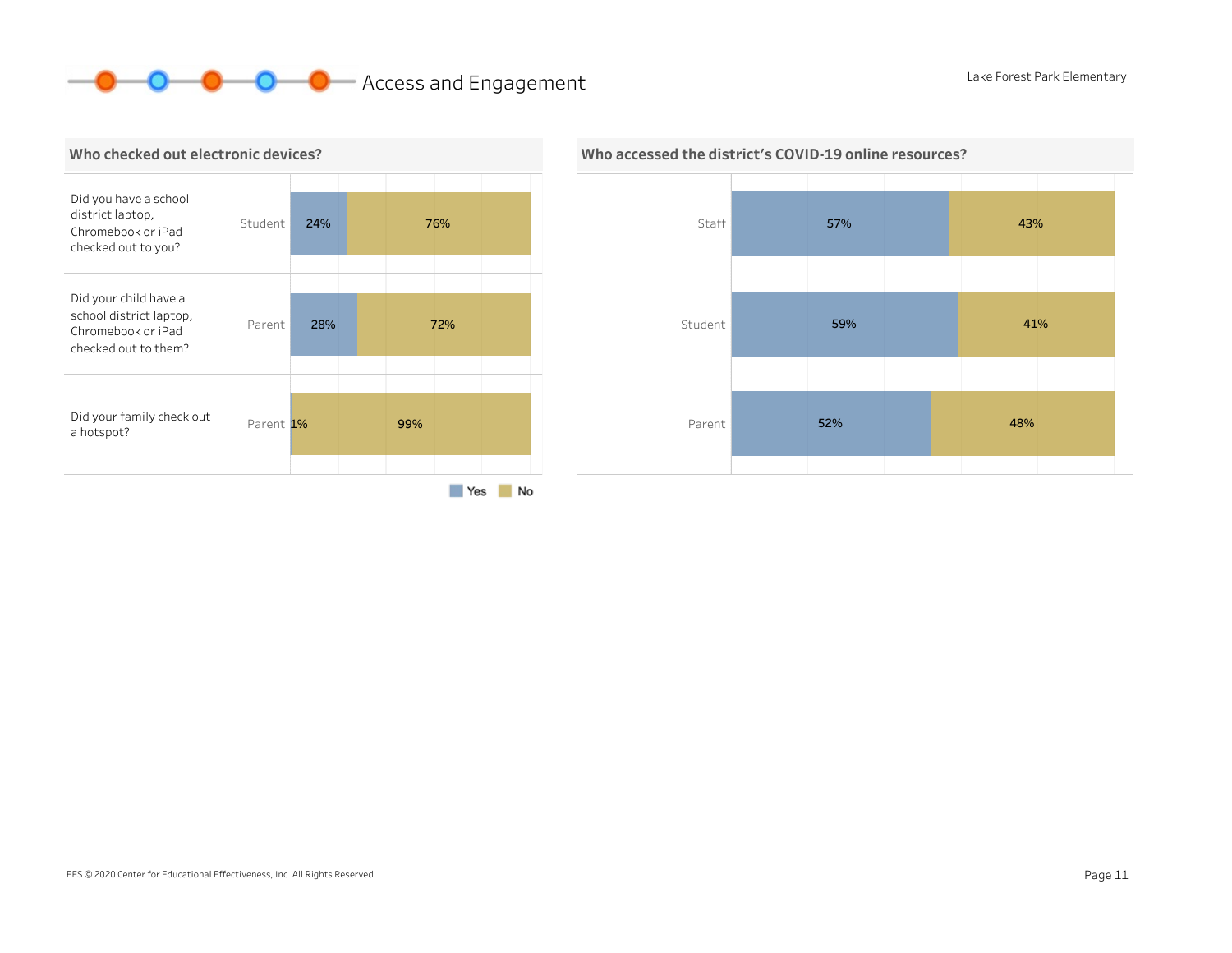



| Level                    |  |  |  |
|--------------------------|--|--|--|
|                          |  |  |  |
|                          |  |  |  |
|                          |  |  |  |
| Elementary   36 (100.0%) |  |  |  |
|                          |  |  |  |
|                          |  |  |  |
|                          |  |  |  |
|                          |  |  |  |

### EES © 2020 Center for Educational Effectiveness, Inc. All Rights Reserved. Page 12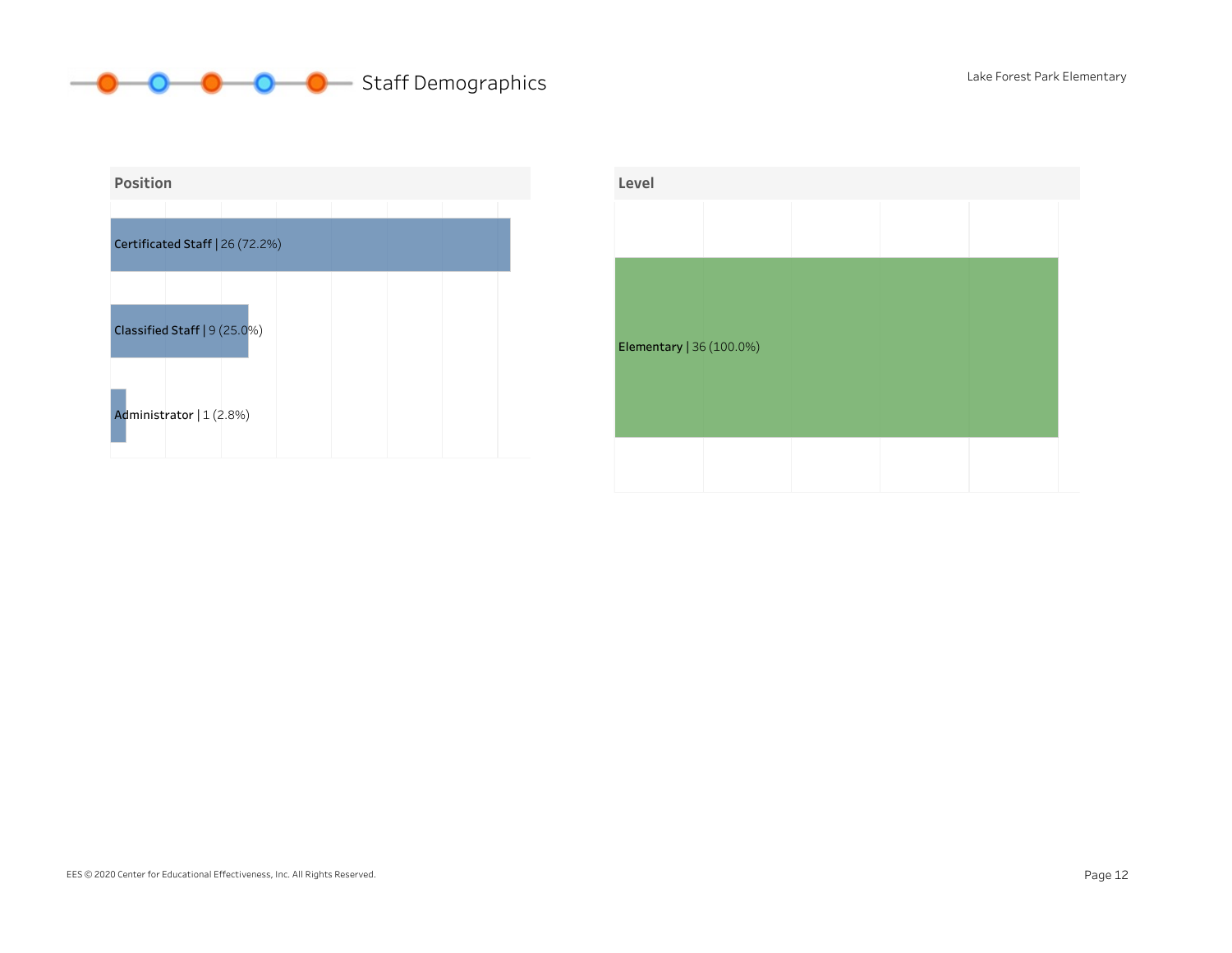# O Student Demographics Lake Forest Park Elementary







What is your primary home language?